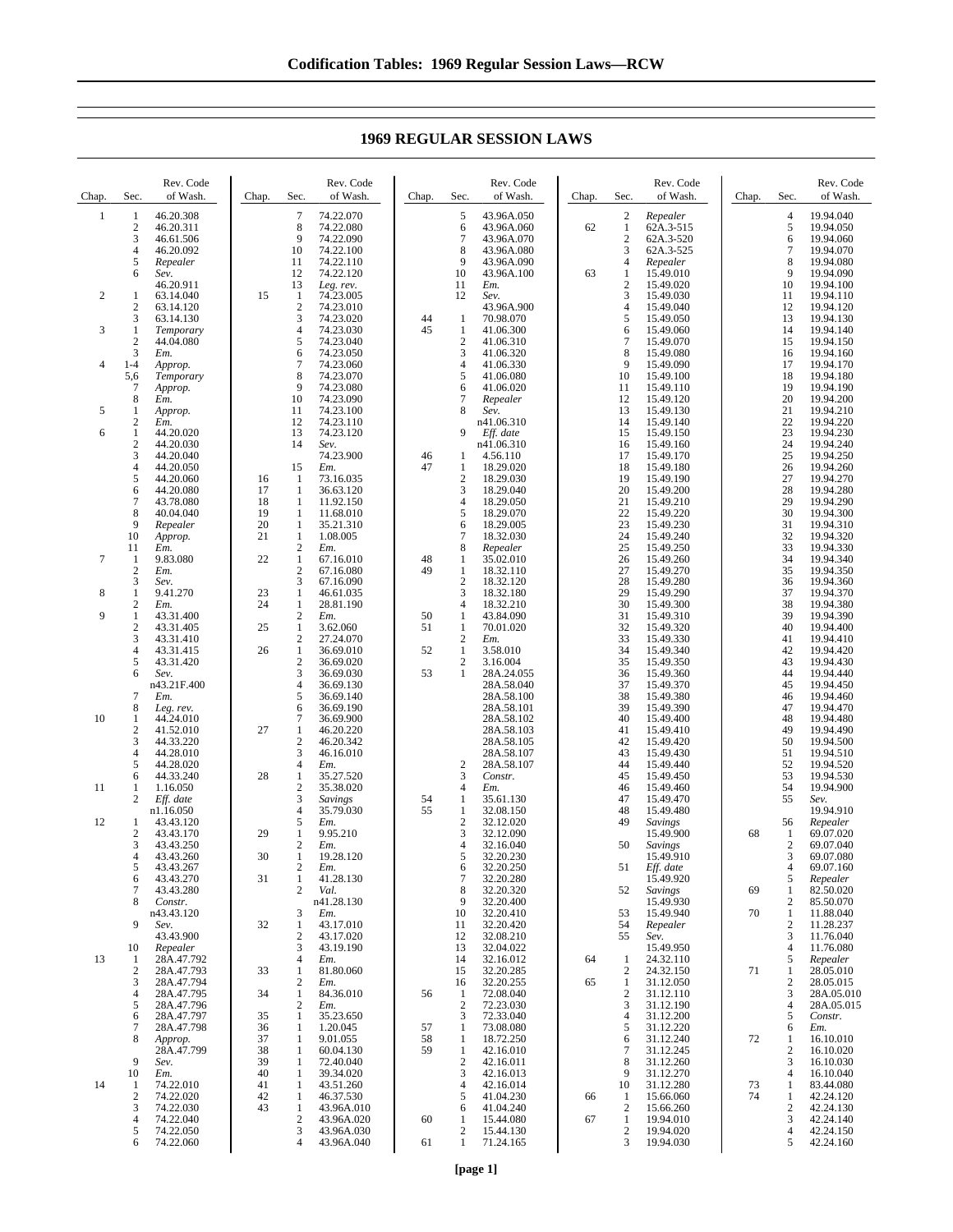**Codification Tables: 1969 Regular Session Laws—RCW**

| Chap.    | Sec.                         | Rev. Code<br>of Wash.       | Chap. | Sec.                           | Rev. Code<br>of Wash.    | Chap.      | Sec.                           | Rev. Code<br>of Wash.    | Chap. | Sec.                           | Rev. Code<br>of Wash.    | Chap. | Sec.                  | Rev. Code<br>of Wash.    |
|----------|------------------------------|-----------------------------|-------|--------------------------------|--------------------------|------------|--------------------------------|--------------------------|-------|--------------------------------|--------------------------|-------|-----------------------|--------------------------|
| 75       | $\mathbf{1}$<br>2            | 3.66.067<br>3.66.068        |       | 2<br>3                         | 28A.58.560<br>Constr.    |            | $\sqrt{2}$<br>3                | 43.110.010<br>Sev.       |       | 13<br>14                       | 18.100.130<br>18.100.140 | 131   | 1<br>2                | 29.21.180<br>29.21.210   |
|          | 3                            | 3.66.069                    |       | $\overline{4}$                 | Em.                      |            | $\overline{4}$                 | Eff. date                | 123   | $\mathbf{1}$                   | 41.20.050                |       | 3                     | 29.21.230                |
| 76<br>77 | 1<br>1                       | 46.61.030<br>28.47.784      | 98    | 1<br>$\sqrt{2}$                | 72.04A.090<br>9.95.120   | 109        | $\mathbf{1}$<br>2              | 72.65.080<br>Eff. date   |       | $\overline{2}$<br>3            | 41.20.060<br>41.20.150   |       | $\overline{4}$<br>5   | 28.57.338<br>28.57.425   |
|          | $\overline{c}$<br>3          | 28.47.787<br>28.47.788      |       | 3<br>4                         | 9.95.121<br>9.95.122     | 110        | 1                              | n72.65.080<br>76.12.030  | 124   | 4<br>1                         | 41.20.155<br>35.21.160   |       | 6<br>7                | 28.57.426<br>28.57.430   |
|          | 4<br>5                       | 28A.47.784<br>28A.47.787    |       | 5<br>6                         | 9.95.123<br>9.95.124     | 111<br>112 | 1<br>1                         | 3.62.050<br>46.70.180    | 125   | 1<br>$\overline{\mathbf{c}}$   | 28.58.360<br>28A.61.050  |       | 8<br>9                | 28A.57.312<br>28A.57.425 |
|          | 6                            | 28A.47.788                  |       | 7                              | 9.95.125                 |            | $\sqrt{2}$                     | 46.37.540                |       | 3                              | Constr.                  |       | 10                    | Par. veto                |
|          | 7<br>8                       | Constr.<br>Em.              |       | 8<br>9                         | 9.95.126<br>9.95.003     |            | 3<br>$\overline{4}$            | 46.37.550<br>46.37.560   | 126   | 4<br>1                         | Em.<br>56.20.070         |       | 11                    | 28A.57.455<br>28A.57.336 |
| 78       | 1<br>$\mathbf{2}$            | 18.85.010<br>18.85.400      |       | 10                             | Sev.<br>n9.95.120        |            | 5<br>6                         | 46.37.570<br>46.37.580   | 127   | 1                              | Special<br>nTitle 79     |       | 12<br>13              | Constr.<br>Em.           |
| 79<br>80 | -1<br>$\mathbf{1}$           | 43.78.110<br>Leg. rev.      |       | 11                             | Eff. date<br>n9.95.120   | 113        | $\overline{7}$<br>$\mathbf{1}$ | 46.37.590<br>15.09.010   |       | $\overline{c}$                 | Digest<br>Special        | 132   | 14<br>-1              | Em.<br>81.70.020         |
|          | $\mathbf{2}$                 | 68.08.500                   | 99    | 1                              | 43.51.060                |            | $\overline{c}$                 | 15.09.020                |       |                                | nTitle 79                |       | $\overline{c}$        | 81.70.040                |
|          | 3<br>4                       | 68.08.510<br>68.08.520      |       | $\overline{c}$<br>3            | 43.51.090<br>43.51.210   |            | 3<br>$\overline{4}$            | 15.09.030<br>15.09.040   |       | 3                              | Digest<br>Special        |       | 3<br>$\overline{4}$   | 81.70.050<br>81.70.060   |
|          | 5<br>6                       | 68.08.530<br>68.08.540      |       | 4<br>5                         | 43.79.405<br>46.16.060   |            | 5<br>6                         | 15.09.050<br>15.09.060   |       |                                | nTitle 79<br>Digest      |       | 5                     | Par. veto<br>81.70.070   |
|          | 7<br>8                       | 68.08.550<br>68.08.560      |       | 6<br>7                         | 46.20.161<br>46.20.181   |            | $\overline{7}$<br>8            | 15.09.070<br>15.09.080   | 128   | $\mathbf{1}$<br>$\overline{c}$ | 41.40.010<br>41.40.020   |       | 6                     | Par. veto<br>81.70.080   |
|          | 9<br>10                      | 68.08.600<br>Repealer       |       | 8<br>9                         | 46.68.030<br>46.68.041   |            | 9<br>10                        | 15.09.090<br>15.09.100   |       | 3<br>4                         | 41.40.071<br>41.40.080   |       | 7<br>8                | 81.70.090<br>81.70.095   |
|          | 11                           | 68.08.610                   |       | 10                             | 46.68.050                |            | 11                             | 15.09.110                |       | 5                              | 41.40.120                |       | 9                     | 81.70.100                |
| 81       | -1<br>$\overline{c}$         | 35.45.020<br><b>Savings</b> |       | 11<br>12                       | 46.68.060<br>Eff. date   |            | 12<br>13                       | 15.09.120<br>15.09.130   |       | 6<br>7                         | 41.40.150<br>41.40.170   |       | 10<br>11              | 81.70.110<br>81.70.120   |
| 82       | $\mathbf{1}$                 | n35.45.020<br>61.12.162     | 100   | 1                              | n43.51.060<br>16.38.010  |            | 14<br>15                       | 15.09.140<br>15.09.900   |       | 8<br>9                         | 41.40.190<br>41.40.230   |       | 12                    | Par. veto<br>81.70.130   |
|          | $\boldsymbol{2}$<br>3        | 60.10.010<br>60.10.020      |       | $\overline{\mathbf{c}}$<br>3   | 16.38.020<br>16.38.030   | 114        | 16<br>1                        | Leg. rev.<br>18.04.120   |       | 10<br>11                       | 41.40.250<br>41.40.270   |       | 13<br>14              | 81.70.150<br>81.70.180   |
|          | 4<br>5                       | 60.10.030                   |       | 4<br>5                         | 16.38.040<br>16.38.050   |            | $\sqrt{2}$<br>3                | 18.04.160<br>18.04.200   |       | 12<br>13                       | 41.40.330<br>41.40.410   | 133   | 15<br>1               | 81.70.200<br>16.67.010   |
|          | 6                            | 60.10.040<br>60.10.050      |       | 6                              | 16.38.060                |            | $\overline{4}$                 | 18.04.220                |       | 14                             | 41.40.412                |       | $\overline{2}$        | 16.67.030                |
|          | 7<br>8                       | 60.10.060<br>60.10.070      | 101   | 1<br>2                         | 35.18.190<br>35.18.210   |            | 5<br>6                         | 18.04.280<br>18.04.290   |       | 15<br>16                       | 41.40.414<br>41.40.420   |       | 3<br>4                | 16.67.040<br>16.67.050   |
|          | 9<br>10                      | Leg. rev.<br>19.32.170      | 102   | 3<br>$\mathbf{1}$              | 35.24.190<br>54.48.010   |            | $\overline{7}$<br>8            | 18.04.350<br>Repealer    |       | 17<br>18                       | Repealer<br>Em.          |       | 5<br>6                | 16.67.060<br>16.67.070   |
|          | 11<br>12                     | 60.08.040<br>60.34.040      |       | $\overline{c}$<br>3            | 54.48.020<br>54.48.030   | 115        | 9<br>$\mathbf{1}$              | Vetoed<br>48.44.020      |       | 19                             | Sev.<br>n41.40.010       |       | 7<br>8                | 16.67.080<br>Par. veto   |
|          | 13                           | 60.36.050                   |       | 4                              | 54.48.040                |            | $\sqrt{2}$                     | 48.44.030                | 129   | $\mathbf{1}$                   | 15.26.010                |       |                       | 16.67.090                |
|          | 14<br>15                     | 60.52.040<br>60.72.040      | 103   | 1<br>$\overline{c}$            | 9.95.062<br>36.63.255    |            | 3<br>$\overline{4}$            | 48.44.160<br>48.44.220   |       | $\overline{2}$<br>3            | 15.26.020<br>15.26.030   |       | 9<br>10               | 16.67.100<br>16.67.110   |
|          | 16<br>17                     | 76.24.030<br>76.28.040      | 104   | $\mathbf{1}$<br>$\overline{c}$ | 48.18A.010<br>48.18A.020 |            | 5<br>6                         | 48.44.095<br>48.44.015   |       | 4<br>5                         | 15.26.040<br>15.26.050   |       | 11<br>12              | 16.67.120<br>16.67.130   |
|          | 18<br>19                     | 76.32.050<br>60.36.020      |       | 3<br>4                         | 48.18A.030<br>48.18A.040 |            | $\overline{7}$<br>8            | 48.44.011<br>48.44.045   |       | 6<br>$\tau$                    | 15.26.060<br>15.26.070   |       | 13<br>14              | 16.67.140<br>16.67.150   |
| 83<br>84 | $\mathbf{1}$<br>1            | 10.79.015                   |       | 5<br>6                         | 48.18A.050               |            | 9<br>10                        | 48.44.162<br>48.44.164   |       | 8<br>9                         | 15.26.080                |       | 15<br>16              | 16.67.160<br>16.67.170   |
| 85       | -1                           | 3.50.300<br>15.76.165       |       | 7                              | 48.18A.060<br>48.18A.070 |            | 11                             | 48.44.166                |       | 10                             | 15.26.090<br>15.26.100   |       | 17                    | Sev.                     |
| 86       | $\mathbf{1}$<br>$\mathbf{2}$ | 39.62.010<br>39.62.020      |       | 8<br>9                         | Leg. rev.<br>Repealer    | 116        | 12<br>1                        | 48.44.145<br>35.24.020   |       | 11<br>12                       | 15.26.110<br>15.26.120   |       | 18                    | 16.67.910<br>Vetoed      |
|          | 3<br>4                       | 39.62.030<br>39.62.040      |       | 10                             | Eff. date<br>48.18A.900  |            | $\overline{2}$<br>3            | 35.24.050<br>35.24.142   |       | 13<br>14                       | 15.26.130<br>15.26.140   |       | 19<br>20              | 16.67.020<br>Constr.     |
|          | 5                            | Constr.<br>39.62.900        | 105   | 1<br>$\overline{c}$            | 28A.10.100<br>28A.10.080 |            | $\overline{4}$<br>5            | 35.24.144<br>35.24.146   |       | 15<br>16                       | 15.26.150<br>15.26.160   |       | 21                    | 16.67.900<br>Em.         |
|          | 6<br>7                       | 39.62.910<br>Sev.           |       | 3<br>4                         | 28A.10.105<br>28A.10.110 |            | 6<br>7                         | 35.24.148                |       | 17<br>18                       | 15.26.170                |       |                       | Eff. date<br>16.67.920   |
|          |                              | 39.62.920                   |       | 5                              | Em.                      | 117        | $\mathbf{1}$                   | Em.<br>66.24.320         |       | 19                             | 15.26.180<br>15.26.190   | 134   | 1                     | 81.53.261                |
| 87<br>88 | 1<br>1                       | Repealer<br>39.34.020       | 106   | 1<br>2                         | 54.12.010<br>54.08.041   | 118        | $\sqrt{2}$<br>$\mathbf{1}$     | Em.<br>41.24.070         |       | 20<br>21                       | 15.26.200<br>15.26.210   |       | 2<br>3                | 81.53.271<br>Par. veto   |
|          | 2<br>3                       | 52.36.025<br>52.36.027      |       | 3<br>4                         | 54.08.070<br>54.08.080   |            | $\sqrt{2}$<br>3                | 41.24.080<br>41.24.120   |       | 22<br>23                       | 15.26.220<br>15.26.230   |       | 4                     | 81.53.281<br>81.53.291   |
|          | 4                            | <b>Savings</b><br>Repealer  |       | 5<br>6                         | 54.12.080<br>54.16.010   |            | $\overline{4}$<br>5            | 41.24.150<br>41.24.170   |       | 24<br>25                       | 15.26.240<br>15.26.250   |       | 5<br>6                | Vetoed<br>Approp.        |
| 89<br>90 | 1<br>1                       | 87.03.440<br>75.28.095      |       | 7<br>8                         | 54.16.090<br>Constr.     |            | 6<br>$\overline{7}$            | 41.24.190<br>41.24.210   |       | 26<br>27                       | 15.26.260<br>15.26.270   |       | 7<br>8                | 81.53.275<br>81.53.240   |
|          | 2                            | Repealer                    |       |                                | n54.08.041               |            | 8                              | 41.24.270                |       | 28                             | 15.26.280                |       | 9                     | Repealer                 |
| 91       | 3<br>1                       | Eff. date<br>47.12.120      |       | 9                              | Sev.<br>n54.08.041       |            | 9<br>10                        | 41.24.300<br>41.24.310   |       | 29<br>30                       | 15.26.290<br>15.26.300   | 135   | 10<br>1               | Em.<br>Par. veto         |
|          | 2<br>3                       | 47.12.070<br>Repealer       | 107   | 10<br>1                        | Em.<br>33.08.060         | 119<br>120 | 1<br>1                         | 56.08.015<br>43.80.030   |       | 31<br>32                       | Leg. rev.<br>15.26.900   | 136   | 1                     | 46.61.425<br>30.04.110   |
| 92       | 4<br>1                       | Constr.<br>9.68.010         |       | $\overline{\mathbf{c}}$<br>3   | 33.08.110<br>33.12.010   | 121        | $\sqrt{2}$<br>$\mathbf{1}$     | Constr.<br>43.82.010     |       | 33                             | Sev.<br>15.26.910        |       | $\boldsymbol{2}$<br>3 | 30.04.180<br>30.08.010   |
| 93<br>94 | 1                            | 2.56.010                    |       | 4                              | 33.20.010                |            | $\sqrt{2}$                     | 43.82.110                | 130   | $\mathbf{1}$                   | 28.41.140                |       | 4                     | 30.08.095                |
|          | 1<br>$\boldsymbol{2}$        | 36.26.010<br>36.26.020      |       | 5<br>6                         | 33.24.100<br>33.28.020   | 122        | $\mathfrak{Z}$<br>$\mathbf{1}$ | Em.<br>18.100.010        |       | $\overline{2}$<br>3            | 28.48.040<br>28.58.230   |       | 5<br>6                | 30.12.060<br>30.40.020   |
|          | 3<br>4                       | 36.26.030<br>36.26.040      |       | 7<br>8                         | 33.48.030<br>33.48.080   |            | $\sqrt{2}$<br>3                | 18.100.020<br>18.100.030 |       | 4<br>5                         | 28.58.240<br>28.58.245   |       | 7<br>8                | 30.04.215<br>30.12.010   |
|          | 5<br>6                       | 36.26.050<br>36.26.060      |       | 9<br>10                        | 33.20.180<br>33.20.190   |            | $\overline{4}$<br>5            | 18.100.040<br>18.100.050 |       | 6<br>7                         | 28.58.075<br>28A.41.140  | 137   | 9<br>1                | 30.12.020<br>84.36.030   |
|          | 7<br>8                       | 36.26.070<br>36.26.080      |       | 11<br>12                       | 33.24.250<br>33.24.260   |            | 6<br>$\overline{7}$            | 18.100.060<br>18.100.070 |       | 8<br>9                         | 28A.48.040<br>28A.58.230 | 138   | 2<br>1                | 84.36.031<br>Par. veto   |
|          | 9                            | 36.26.090                   |       | 13                             | 33.24.270                |            | 8<br>9                         | 18.100.080               |       | 10                             | 28A.58.240               |       | $\overline{c}$        | 28.41.130                |
| 95       | 10<br>-1                     | 36.26.900<br>2.32.210       |       | 14<br>15                       | 33.24.280<br>33.24.290   |            | 10                             | 18.100.090<br>18.100.100 |       | 11<br>12                       | 28A.58.245<br>28A.58.075 |       |                       | Par. veto<br>28A.41.130  |
| 96<br>97 | -1<br>1                      | 17.28.020<br>28.02.120      | 108   | 16<br>1                        | Leg. rev.<br>82.44.160   |            | 11<br>12                       | 18.100.110<br>18.100.120 |       | 13<br>14                       | Constr.<br>Em.           |       | 3<br>4                | Constr.<br>Eff. date     |
|          |                              |                             |       |                                |                          |            |                                |                          |       |                                |                          |       |                       |                          |